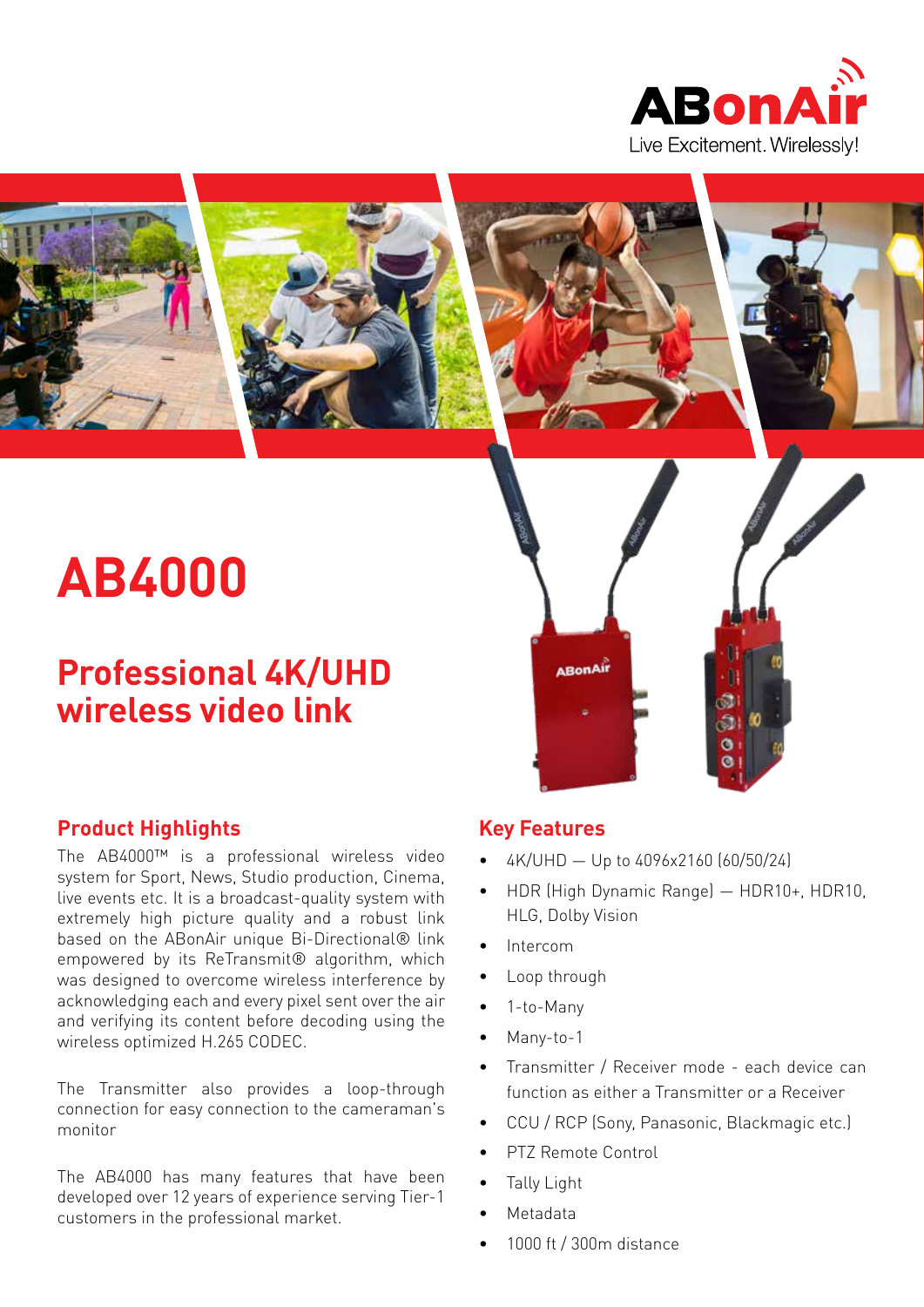# **Use Cases**

The AB4000 is perfect for sports (closed arenas as well as small/medium open arenas), studios (such as reality show productions), news (OB trucks, DSNG, and DENG vans), live events (stadium concerts and street events) as well as religion (house of worship live broadcasts).

#### Sports — Basketball, Baseball, and Football

Many sports events, such as basketball, ice hockey, bike races, etc., take place in closed or open-air arenas or stadiums. Thousands of excited people gather to support their teams, shouting, filming the event on their smartphones, and sending the videos to others who could not attend.

For those who are home, watching the live event on their screens, every second counts. They expect to see high-resolution, broadcast-quality footage from every angle.

The AB4000 is the perfect solution for small- and medium-size sports arenas. It is easy to deploy and use, providing broadcast-quality footage at affordable prices, with a high-quality picture and stable signal that can go to air or a big screen without pixelization or breaking out. It supports CCU control to enable a multi-camera production, as well as an intercom to allow for director/camera operator communication, providing perfect event coverage from any angle.

#### Studio

In modern studio productions, a wireless system is a must! Producing from multiple angles and locations is a challenge for any camera operator. To make it exciting, bringing "news" from behind the scenes, and accompanying the anchor and artists all the way to the stage, the cameras must be wireless, and the camera operator must move quickly from one place to another—all while maintaining the footage at broadcast quality.

The camera operator's communication with the director is important for the coordination of coverage from every corner in real time. Tally light support enables the use of a wireless camera as part of bigger production with other wire cameras.

One of the biggest challenges for in-studio production is the amount of equipment that the camera operator must carry in addition to the camera. The AB4000 is the perfect solution for instudio productions because it combines wireless broadcast-quality video, CCU, embedded intercom, and more, all in one small and lightweight

 $(12 oz/350 arams) box!$ 

#### News

Today, news erupts nonstop around the globe. Broadcasters and news agencies are in a constant race to cover these events and are eagerly looking for the most authentic pictures and video coverage as news evolves. Audiences are extremely interested in seeing the first live footage, which today can arrive from any smartphone. However, it is difficult to deliver live, authentic video coverage from these locations in broadcast quality.

With the AB4000, everyone can broadcast news from anywhere, thus creating authentic footage. The AB4000 system consists of two small and lightweight units that can be easily deployed anywhere, start transmissions in no time, and bring live news as it happens.

#### Cinema Production

The AB4000 is the ultimate product for every movie director. Not only can it be used as a monitor to the camera but it can also record the content of the last take and share the last scene with multiple receivers (e.g., the assisting director, light team, and producer). Moreover, during the production, the director can talk with the camera operator via a built-in intercom. All these features and abilities are set in a single box.

#### Reality Show Production

In a reality show, sometimes multiple cameras take shots from every angle or at a distance from each other. The director must monitor all of them simultaneously and orchestrate the production. Specifically, for this type of production, we developed a unique feature called Many-2-1 (many to one).

This allows the director to monitor a complex multicamera event. In parallel, the intercom connection enables smooth communication between the director and camera operators. It is a great tool for any director, allowing directors to instruct the camera operator at any moment. Excellent examples of this use case are reality shows such as Survivor and MasterChef.

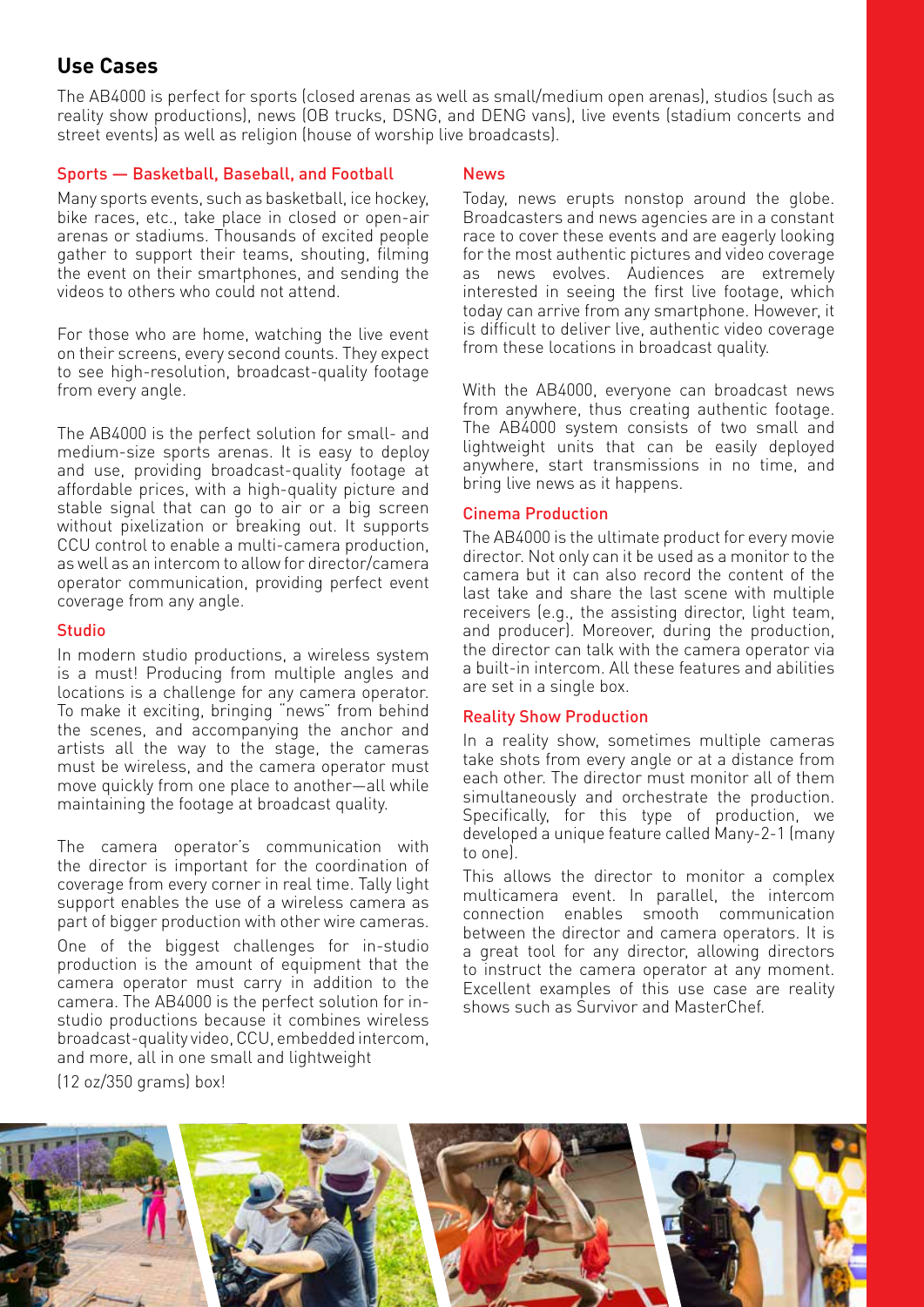### **Features**

#### 4K/UHD Support

The AB4000 supports full 4K resolution up to 4096x2160 via both a 12G SDI connector and an HDMI 2.0 connector and support all resolution and frame rates. This exceptionally high-quality video support is achieved by the specially developed wireless optimized H.265 compression CODEC and abounded of distinctive algorithms.

#### 1-2-Many

With this feature, each transmitter can transmit video to an unlimited number of receivers. This enables unlimited monitors to be connected to a single transmitter.

In a Cinema Production: The camera transmitter transmits to five receivers (e.g., director, director's assistant, light operators, wardrobe, etc.) so that everyone is in sync with the production progress. The director can also use the "instant replay" and transmit the replay of the last take to all of them while talking over the intercom, providing feedback, and giving instructions for the next take.

During a Religious Service: One transmitter can transmit to multiple monitors spread around the hall and show this service from any angle.

#### Many-2-1

In this topology, each receiver can be paired to many transmitters and simultaneously receive different video streams that can be combined into a single mosaic picture. A good example of a use case is reality show productions such as Survivor, in which the cameras are spread throughout the area and the director can view all of them at the same time and direct the camera operators via the integrated intercom. Viewing content from multiple cameras at once is also important for small events like weddings, where the receiver replaces the switcher, saving the cost of additional equipment and streaming a selected video to screens and monitors.

#### CCU (Camera Control Unit)

The CCU enables the balance of multiple camera parameters remotely from the control center or OB van/track to adjust ALL camera parameters like white balance, color temperature, master gain, black level trim, etc. This is a necessary feature for any multi-camera production. ABonAir systems support the CCU signals of Sony, Black Magic, Panasonic, Ikegami, Hitachi, Grass Valley, and others. The system also supports a single CCU supporting multiple cameras via switcher.

#### Intercom

The AB4000 has an embedded intercom (including IFB) that utilizes the same RF channel for communication between the camera and producer/ director. This enables communication between the camera operator and director on set without the need for additional equipment, antennas, or a complex setup.

#### 4 Video Port (12G SDI, HDMI) Switch/Converter/Scaler

Each AB4000 has two bi-directional input/output connectors and two additional outputs:

- 12G SDI Input/Output Bi-Directional Connector
- 12G SDI Output Connector
- HDMI 2.0 Input/Output Connector
- HDMI 2.0 Output Connector



This variety allows for maximum flexibility in connecting the product to any camera in either SDI or HDMI and to any on-camera-monitor as loop-through SDI or HDMI. On the receiver side, connect it to four different devices (e.g., monitors, web streamers, matrices, big screen, etc.) with two SDI outputs and two HDMI outputs, each with the different or same resolution.

The AB4000 can be used as a switch box, format converter, and scaler at the same time, as any input can be converted to any output in a different resolution (i.e., 4K can be downscaled to HD in any format required).

For example, the input from the camera can be 4K in SDI. This signal can be looped through to a small, low-cost HD HDMI monitor on the camera while, at the same time, being transmitted wirelessly to the receiver where all four outputs are available to use (i.e., two HDMI and two SDI). Any output can be in different resolutions.

#### Mounting

The AB4000 professional wireless system is equipped with 2 mounting options: Hot Shoe for small cameras, Gold Mount or V-Lock battery mounts for bigger cameras with battery plates. Power from the battery is transferred directly to the camera and in parallel to the Transmitter. This allows maximum flexibility without any additional power cable or D-Tap. With these options, the AB4000 can be easily mounted on any camera.